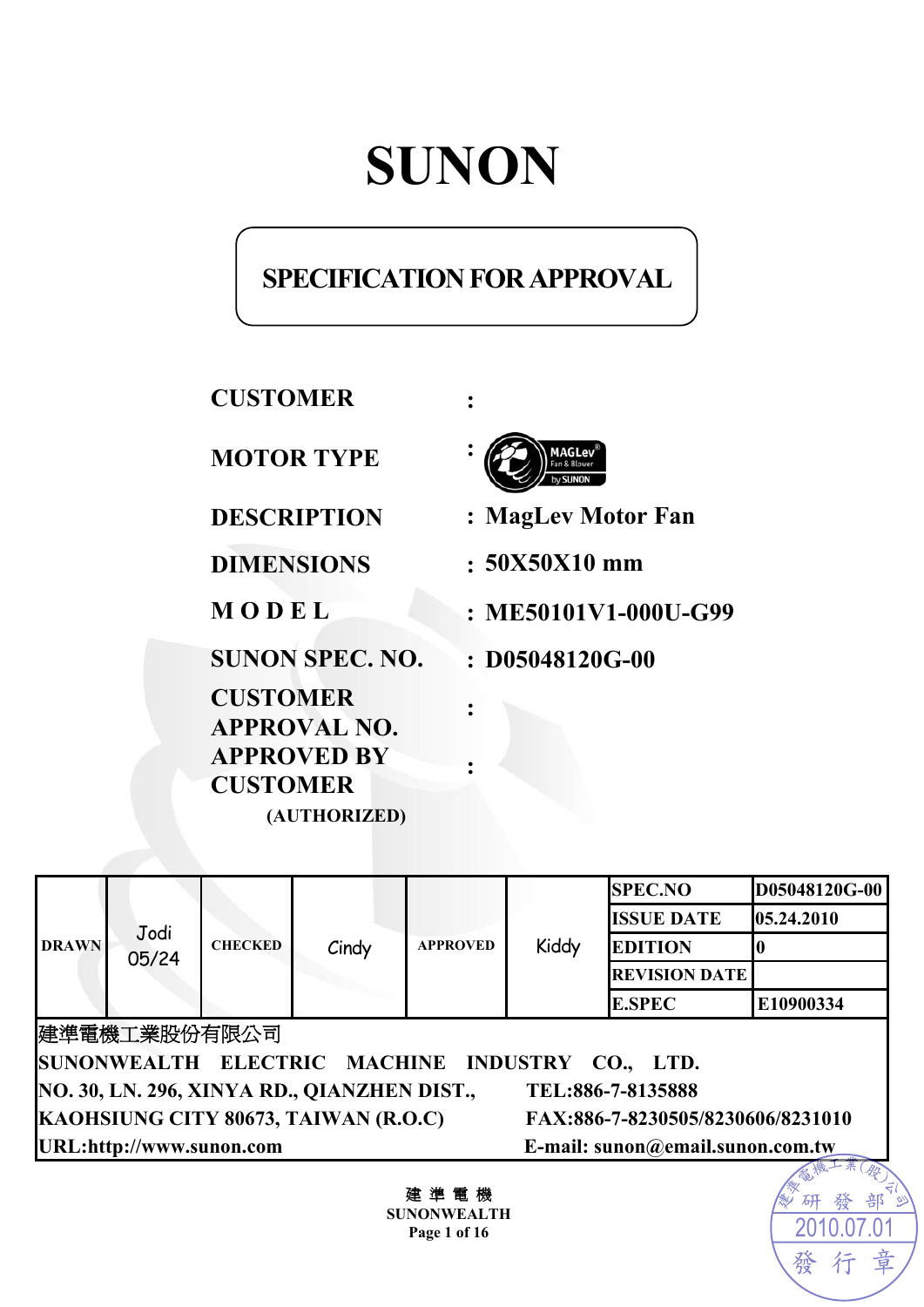# **I. MODEL NUMBERING SYSTEM**





建 準 電 機 **SUNONWEALTH Page 2 of 16**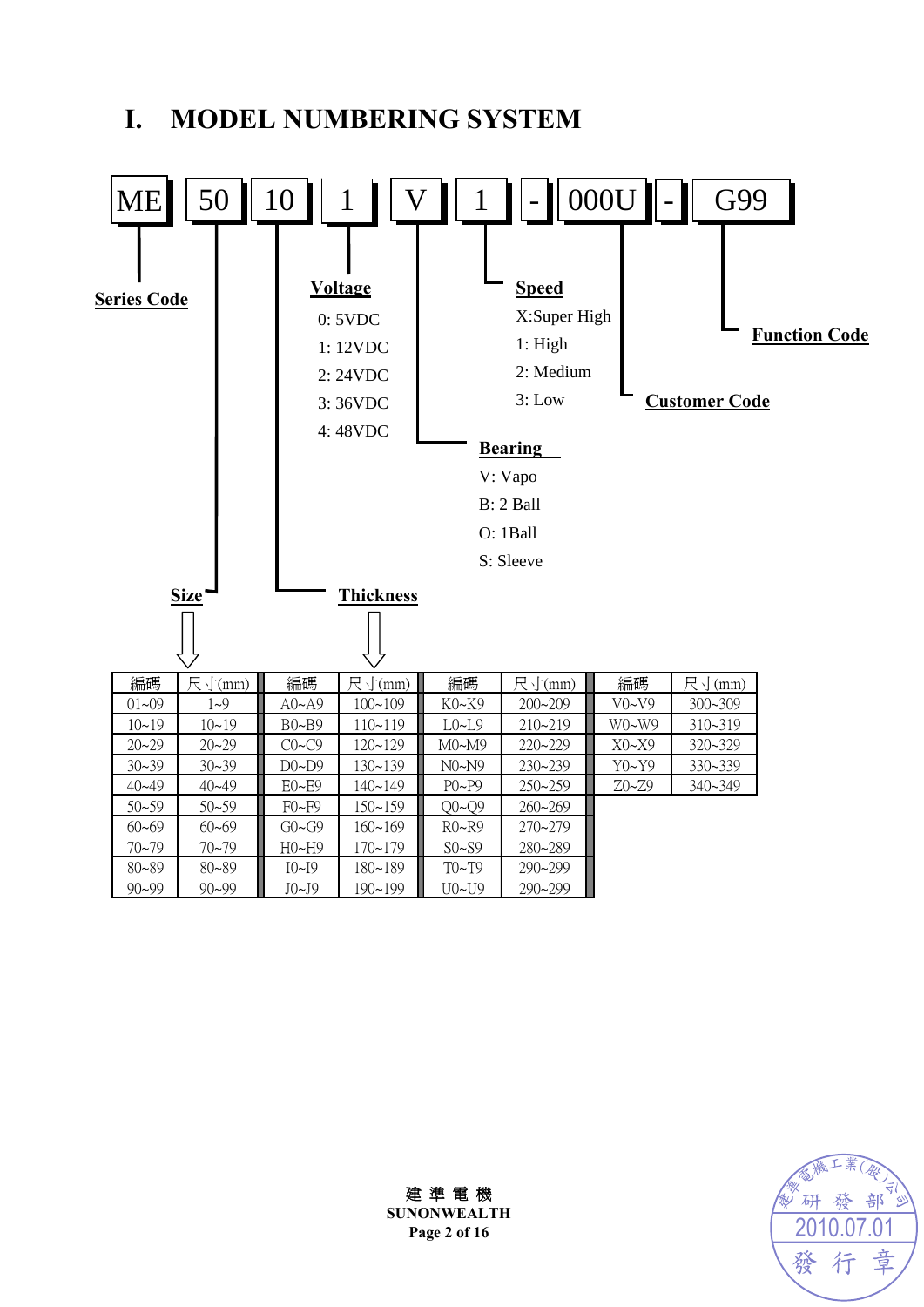# **II. SPECIFICATION**

## **1. MECHANICAL CHARACTERISTIC**

| <b>MOTOR DESIGN</b>           | 2 phases, 4-poles Brushless DC motor             |
|-------------------------------|--------------------------------------------------|
| <b>BEARING SYSTEM</b>         | Vapo bearing system                              |
| <b>DIMENSIONS</b>             | See Page 6                                       |
| <b>MATERIALS OF FRAME</b>     | Thermoplastic PBT of UL 94V-0                    |
| <b>MATERIALS OF FAN BLADE</b> | Thermoplastic PBT of UL 94V-0                    |
| <b>DIRECTION OF ROTATION</b>  | Counter-clockwise viewed from front of fan blade |
| <b>MOUNTING HOLES</b>         | Diameter 4.3 mm in 8 holes                       |
| <b>WEIGHT</b>                 | 17.5 g                                           |

## **2. ELECTRIC CHARACTERISTIC**

| <b>RATED VOLTAGE</b>               | <b>12 VDC</b>                       |
|------------------------------------|-------------------------------------|
| <b>RATED CURRENT</b>               | $110$ mA / Max. $127$ mA            |
| <b>RATED POWER CONSUMPTION</b>     | <b>1.32 WATTS / Max. 1.53 WATTS</b> |
| <b>OPERATING VOLTAGE RANGE</b>     | $4.5 - 13.8$ VDC                    |
| <b>STARTING VOLTAGE</b>            | 4.5 VDC (25 deg. C POWER ON/OFF)    |
| <b>OPERATING TEMPERATURE RANGE</b> | $-10$ to $+70$ deg. C               |
| <b>STORAGE TEMPERATURE RANGE</b>   | $-40$ to $+70$ deg. C               |



建 準 電 機 **SUNONWEALTH Page 3 of 16**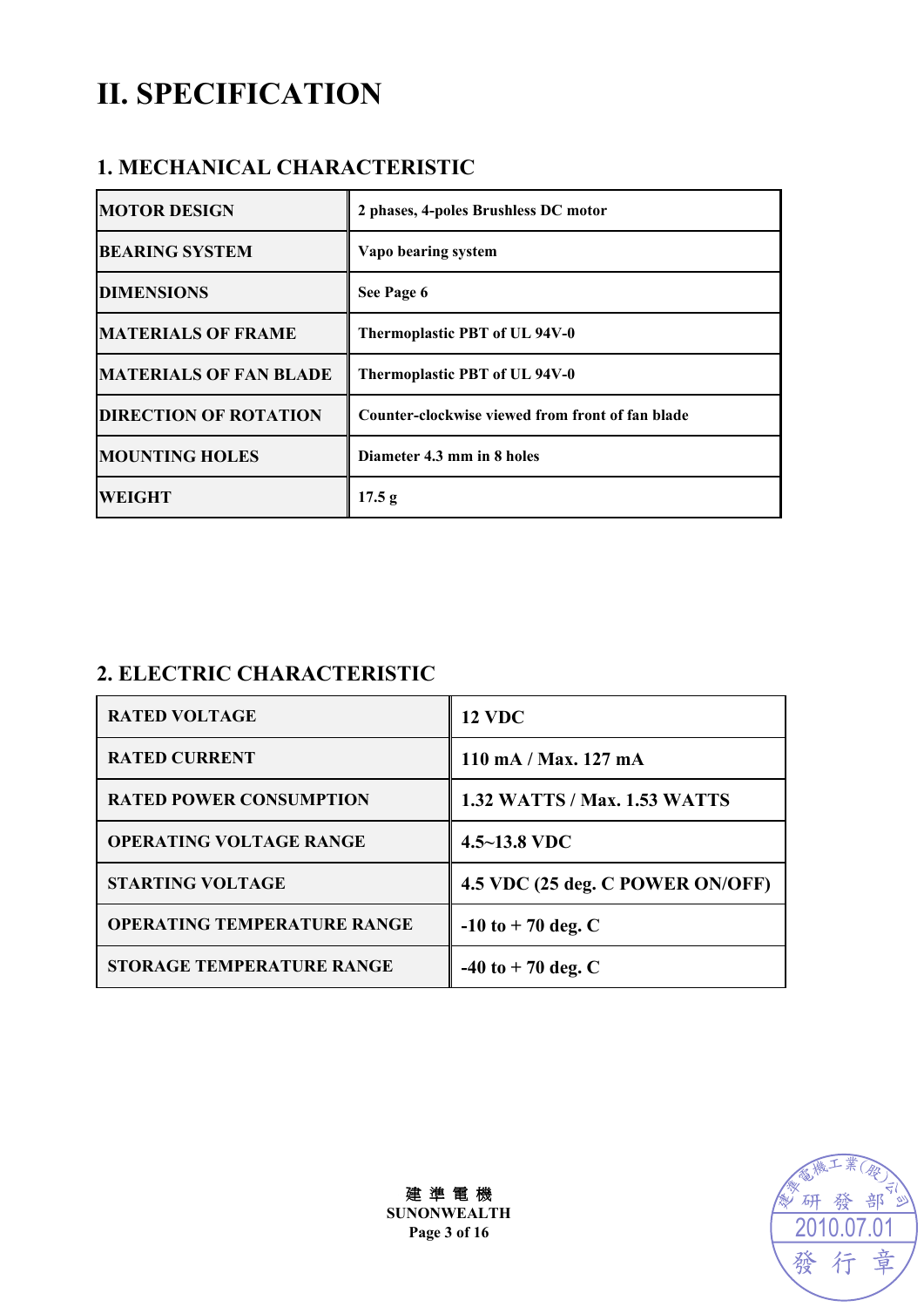# **3. PERFORMANCE CHARACTERISTIC**

| <b>RATED SPEED</b>                                     | 5500 RPM $\pm$ 15% at rated voltage                                                                                                                                                                                                                                                                                              |
|--------------------------------------------------------|----------------------------------------------------------------------------------------------------------------------------------------------------------------------------------------------------------------------------------------------------------------------------------------------------------------------------------|
| <b>AIR FLOW</b>                                        | <b>13.8 CFM</b>                                                                                                                                                                                                                                                                                                                  |
| <b>STATIC PRESSURE</b>                                 | $0.15$ Inch-H <sub>2</sub> O                                                                                                                                                                                                                                                                                                     |
| <b>ACOUSTIC NOISE</b>                                  | $31 \text{ dB}(A)$                                                                                                                                                                                                                                                                                                               |
| <b>AIR FLOW V.S. PRESSURE</b>                          | See Page 5                                                                                                                                                                                                                                                                                                                       |
| <b>INSULATION CLASS</b>                                | <b>UL Class A</b>                                                                                                                                                                                                                                                                                                                |
| <b>INSULATION RESISTANCE</b><br><b>PLASTIC HOUSING</b> | 10M ohm at 500 VDC between internal stator and<br>lead wire $(+)$                                                                                                                                                                                                                                                                |
| <b>DIELECTRIC STRENGTH</b>                             | Applied AC 500V for one minute or AC 600 V for 2<br>Seconds between housing and lead wire $(+)$                                                                                                                                                                                                                                  |
| <b>LIFE EXPECTANCY</b>                                 | 60,000 Hours at 40 deg. C, 65% humidity, 90% CL.                                                                                                                                                                                                                                                                                 |
| <b>PROTECTION</b>                                      | ⊠Automatic Restart<br>Note: In a situation where the fan is locked by an external<br>force while the electricity is on, an increase in coil<br>temperature will be prevented by temporarily turning off the<br>electrical power to the motor. The fan will automatically<br>restart when the locked rotor condition is released. |
|                                                        | □Polarity Protection                                                                                                                                                                                                                                                                                                             |

# **4. SAFETY**

| <b>SAFETY</b> |        | <b>CUR</b> | <b>TUV</b> |
|---------------|--------|------------|------------|
| Nſ            | E77551 | E77551     |            |

![](_page_3_Picture_4.jpeg)

建 準 電 機 **SUNONWEALTH Page 4 of 16**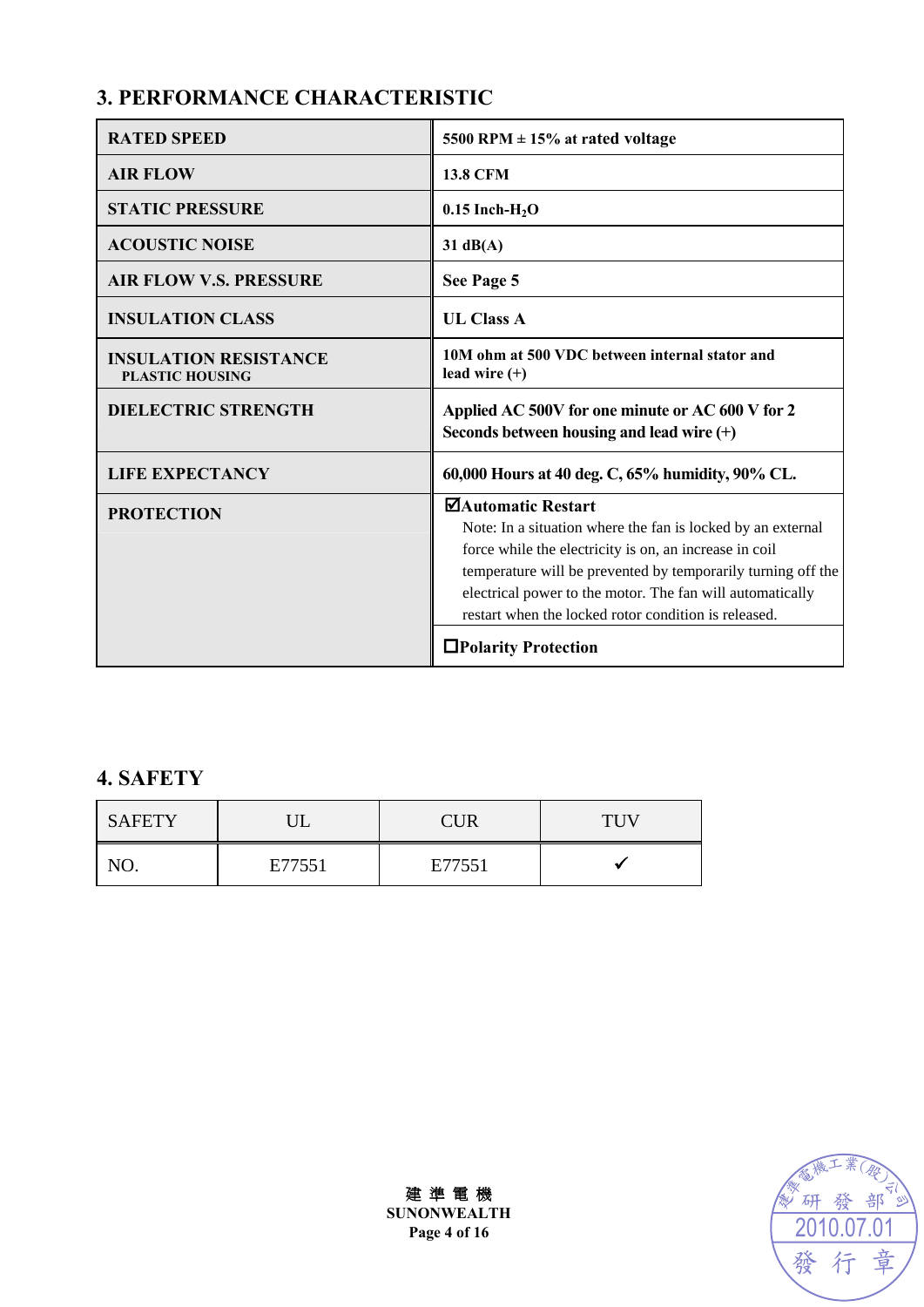# **MODEL : ME50101V1-000U-G99 PERFORMANCE CURVES STATIC PRESSURE**   $mm-H<sub>2</sub>O$  Inch-H<sub>2</sub>O **6 0.20 4 12VDC 0.10 2 0 CFM 0 10 20 0 0.28 0.56**  $m^3$ /min  $\mathbf{I}$

![](_page_4_Picture_1.jpeg)

建 準 電 機 **SUNONWEALTH Page 5 of 16**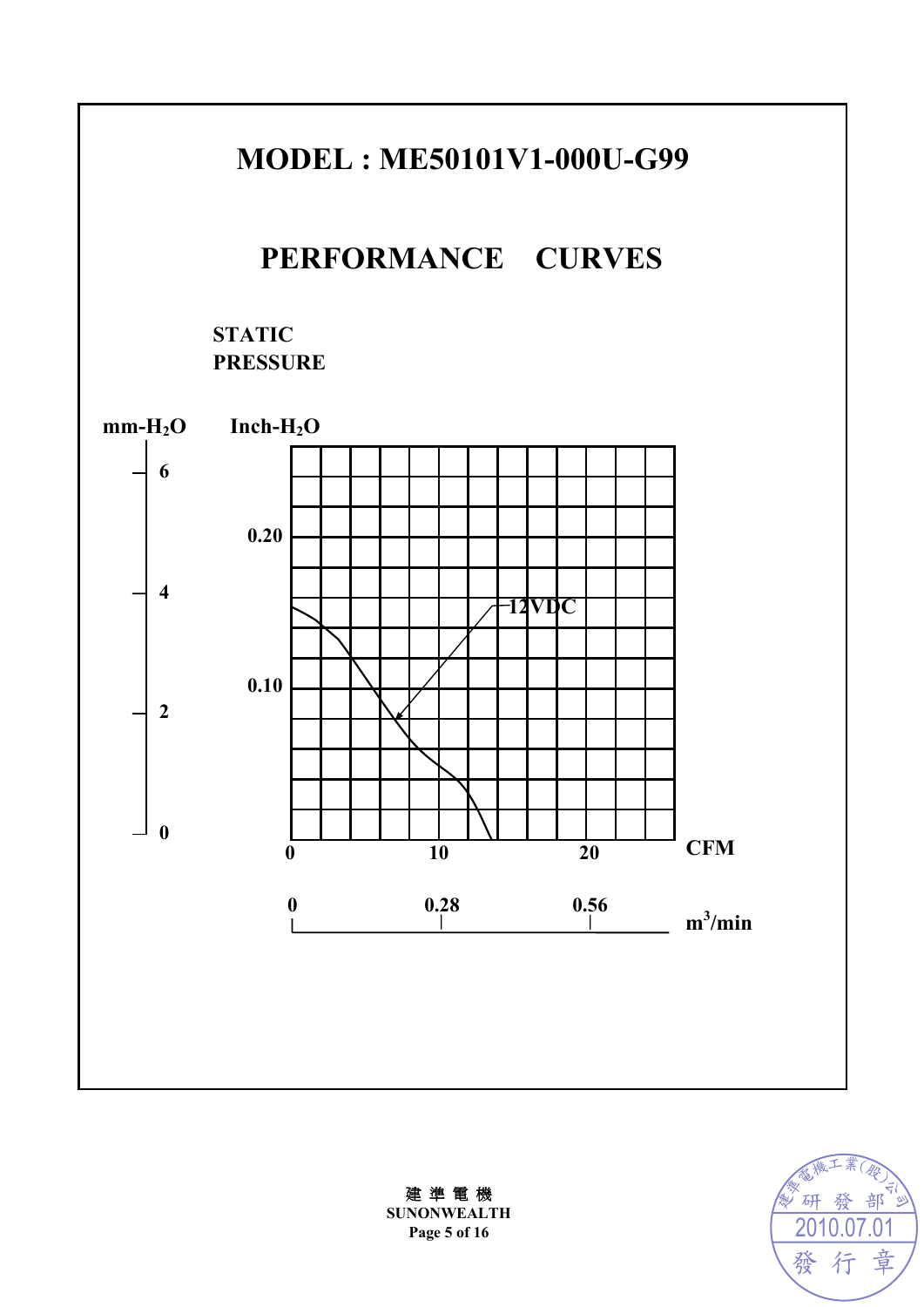![](_page_5_Figure_0.jpeg)

![](_page_5_Picture_1.jpeg)

建 準 電 機 **SUNONWEALTH Page 6 of 16**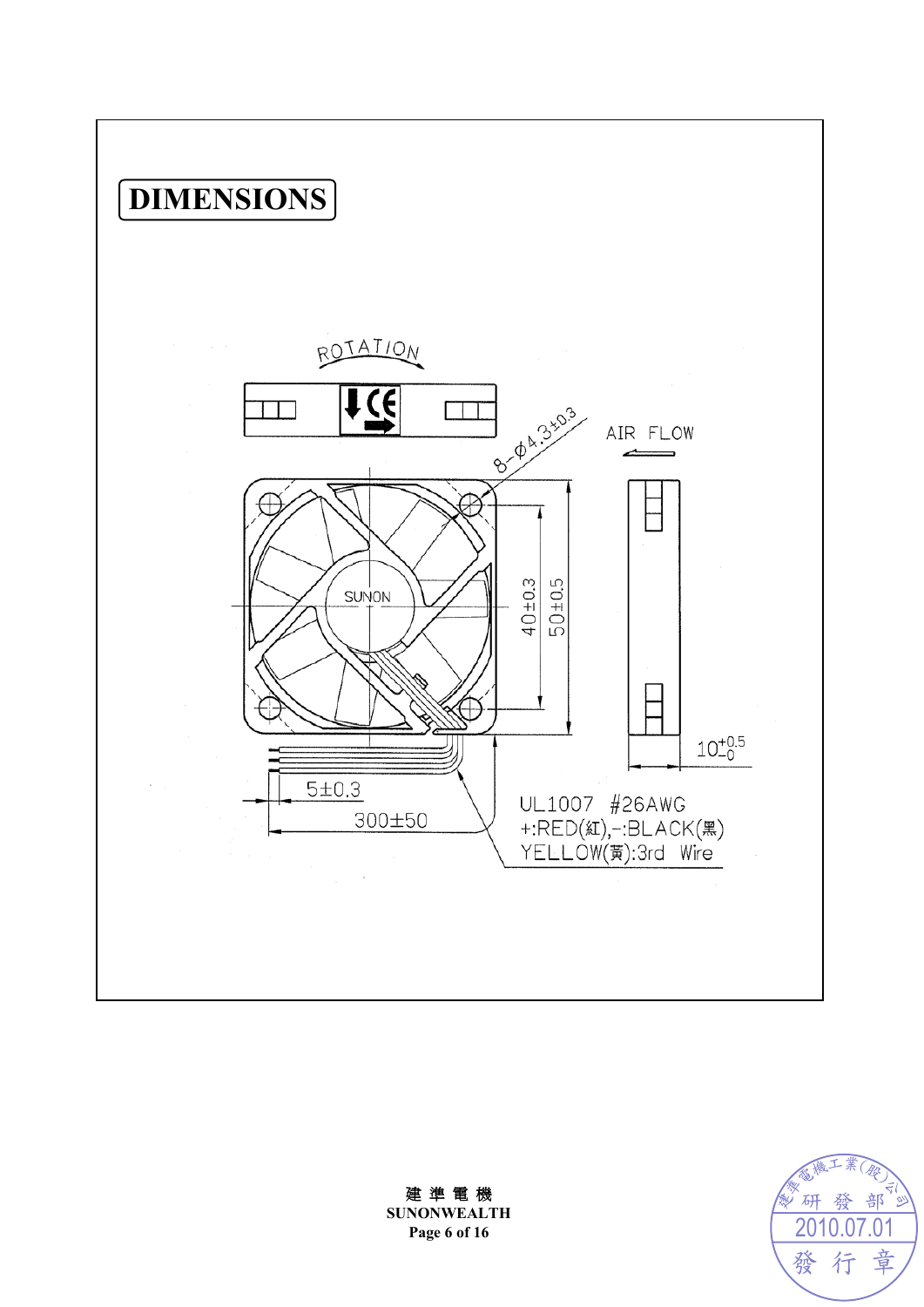![](_page_6_Figure_0.jpeg)

![](_page_6_Picture_1.jpeg)

建 準 電 機 **SUNONWEALTH Page 7 of 16**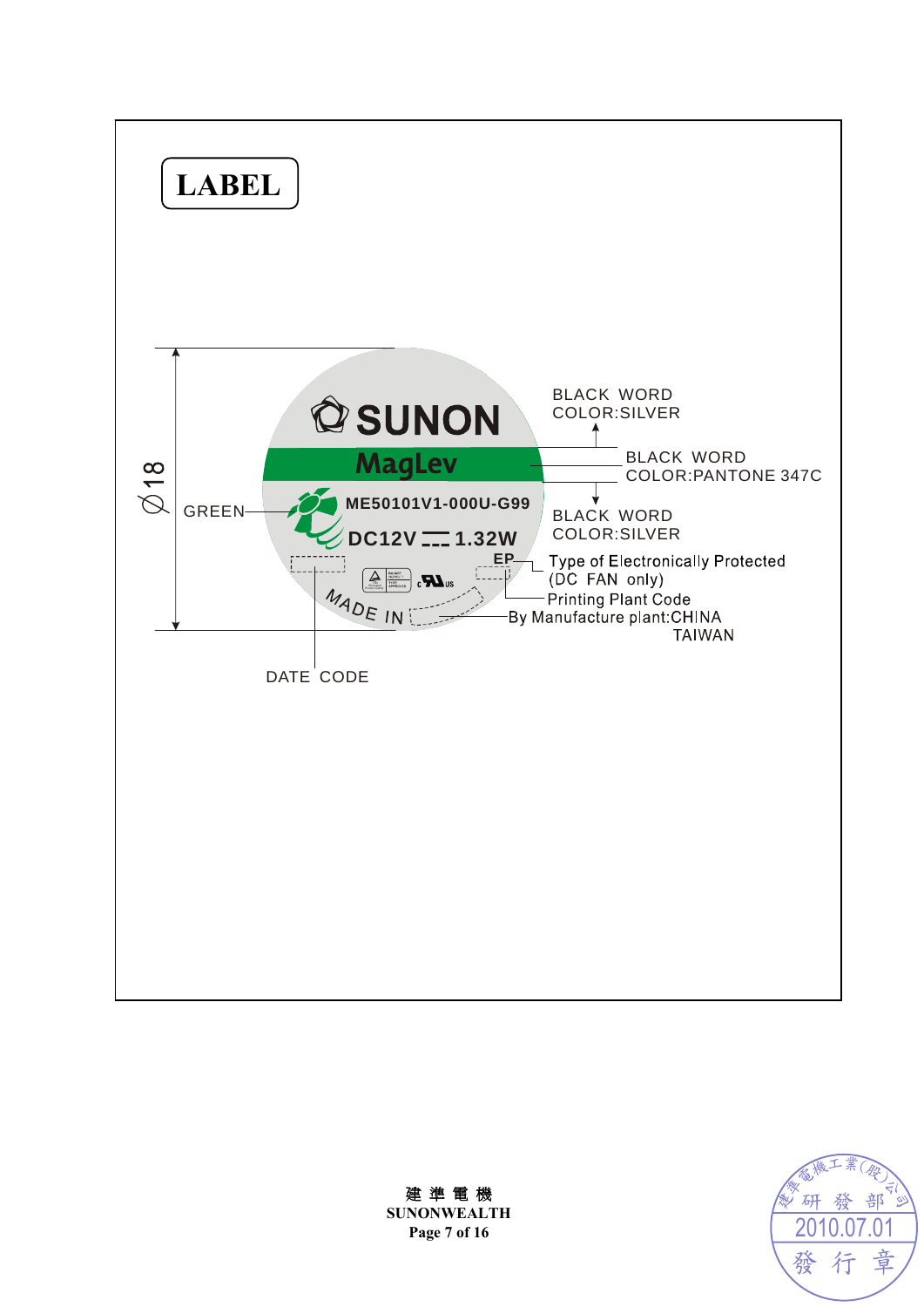![](_page_7_Figure_0.jpeg)

![](_page_7_Picture_1.jpeg)

建 準 電 機 **SUNONWEALTH Page 8 of 16**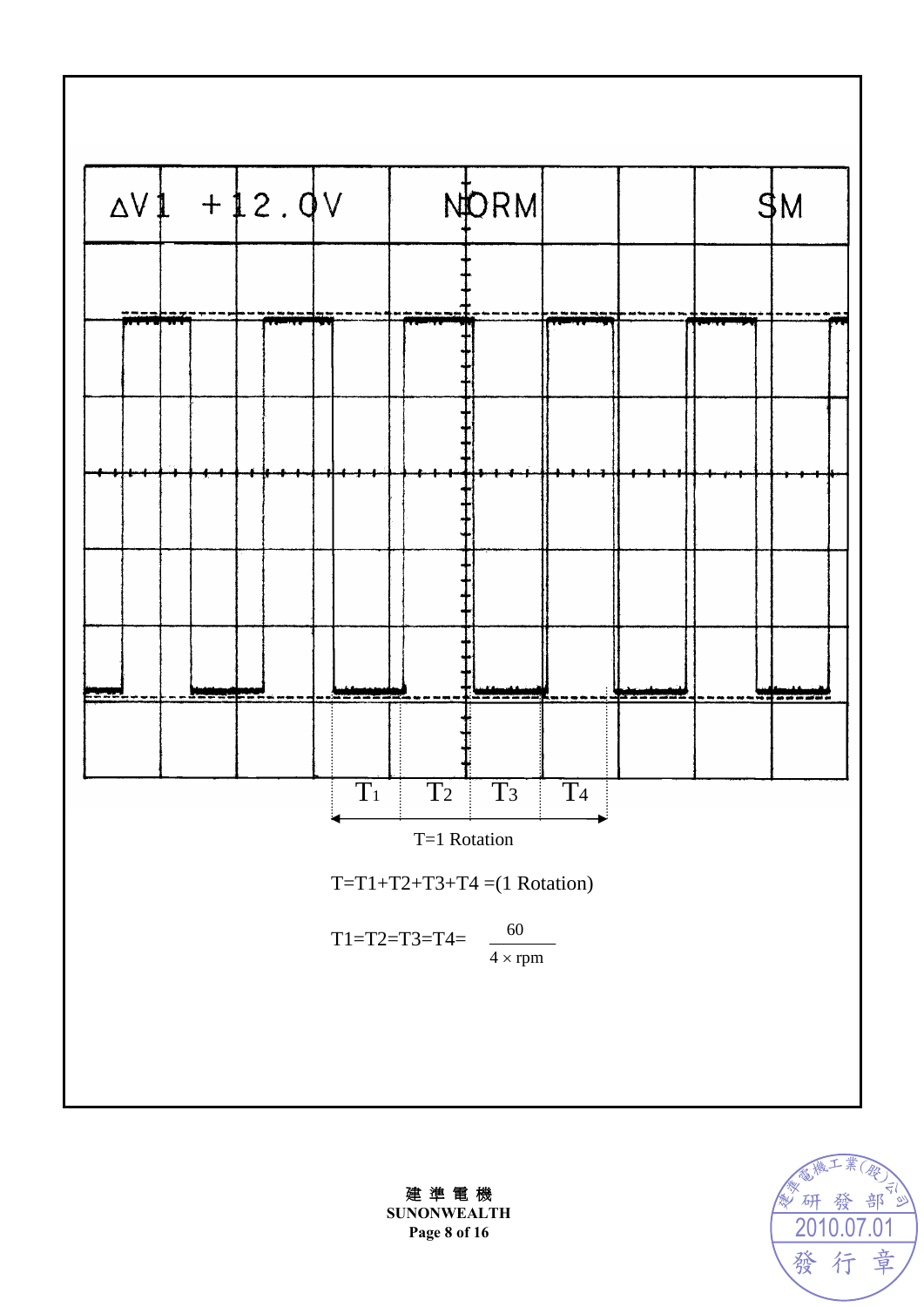![](_page_8_Figure_0.jpeg)

**SUNONWEALTH Page 9 of 16** 

20

發

行

部

荁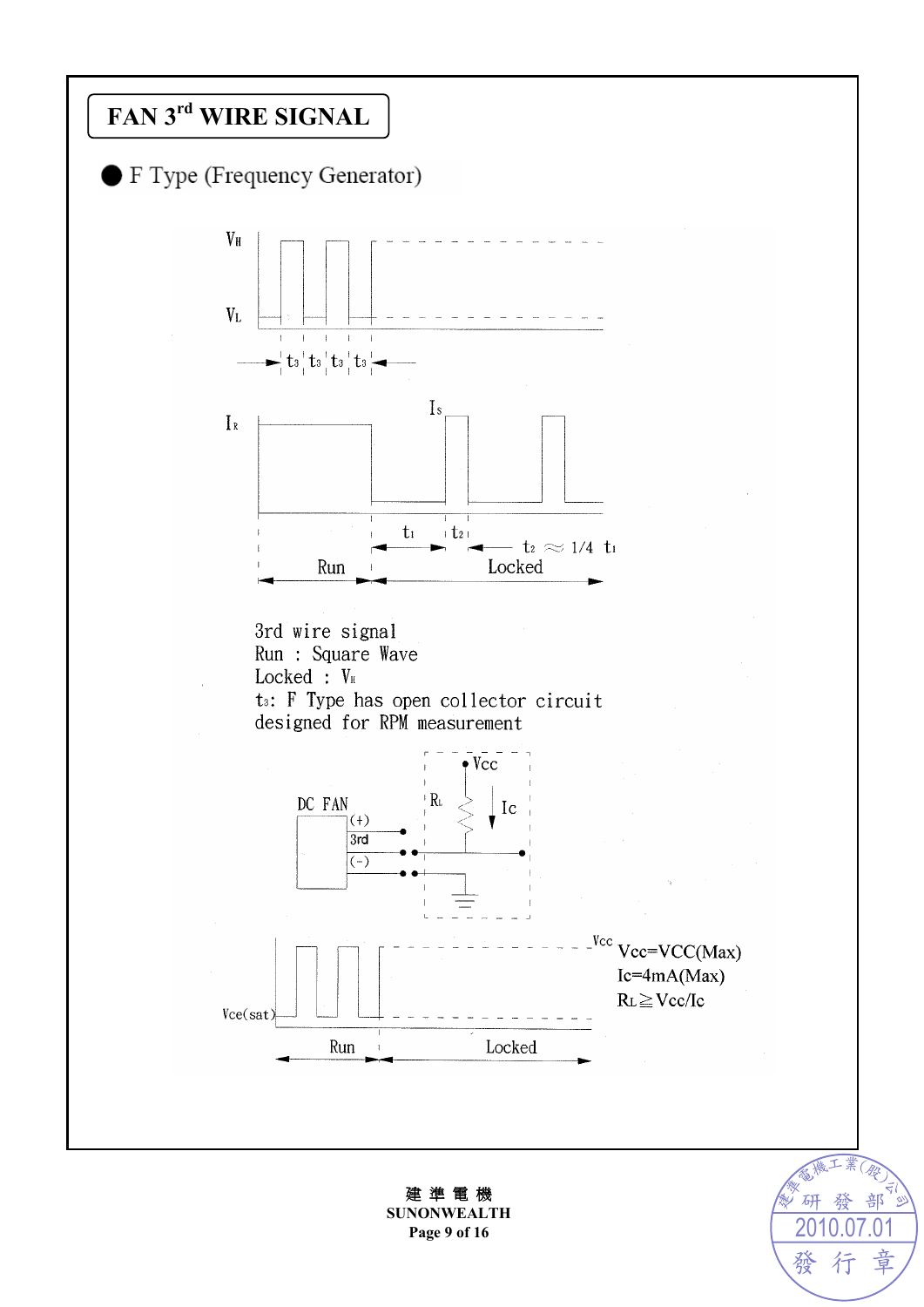## **III. OTHER SPECIFIED TESTING**

The following is a general description of certain tests that are performed on representative Sunon fans. Nothing in this document is intended to suggest that these tests are performed on every model of Sunon fan. Moreover, the descriptions that follow each test are meant only to provide a general explanation of each test. If you would like a more detailed explanation as to any test identified in this Section, Sunon can provide such an explanation upon request.

#### **1. DROP PROOF TEST**

Fans are packaged in a standard size shipping box and are dropped to the ground from certain heights and angles depending on the weight of the particular box.

#### **2. HUMIDITY PROOF TEST**

The fan is operated for 96 continuous hours in an environment with humidity of 90% to 95% RH at  $60^{\circ}$ C  $\pm$  2°C.

#### **3. VIBRATION PROOF TEST**

Vibration with an amplitude 2mm and a frequency of 5-55-5hz is applied in all 3 directions (X,Y,Z), in cycles of 1 hour each, for a total vibration time of 3hours.

#### **4. THERMAL CYCLING TEST**

The fan is operated in a testing chamber for 50 cycles. In each cycle, the temperature is gradually increased from -10°C to 70°C for 90 minutes, and subsequently operated at 70°C for 120 minutes. The temperature is then gradually decreased from 70°C to -10°C for 90 minutes, and subsequently operated at -10°C for 120 minutes.

#### **5. SHOCK PROOF TEST**

100G of force is applied in the 3 directions (X,Y, and Z) for 2 milliseconds each.

#### **6. LIFE EXPECTANCY**

The "Life Expectancy" of SUNON fans is determined in SUNON's reliability test laboratory by using temperature chambers. The "Life Expectancy" of this fan has not been evaluated for use in combination with any end application. Therefore, the Life Expectancy Test Reports (L10 and MTTF Report) that relate to this fan are only for reference.

![](_page_9_Picture_14.jpeg)

建 準 電 機 **SUNONWEALTH Page 10 of 16**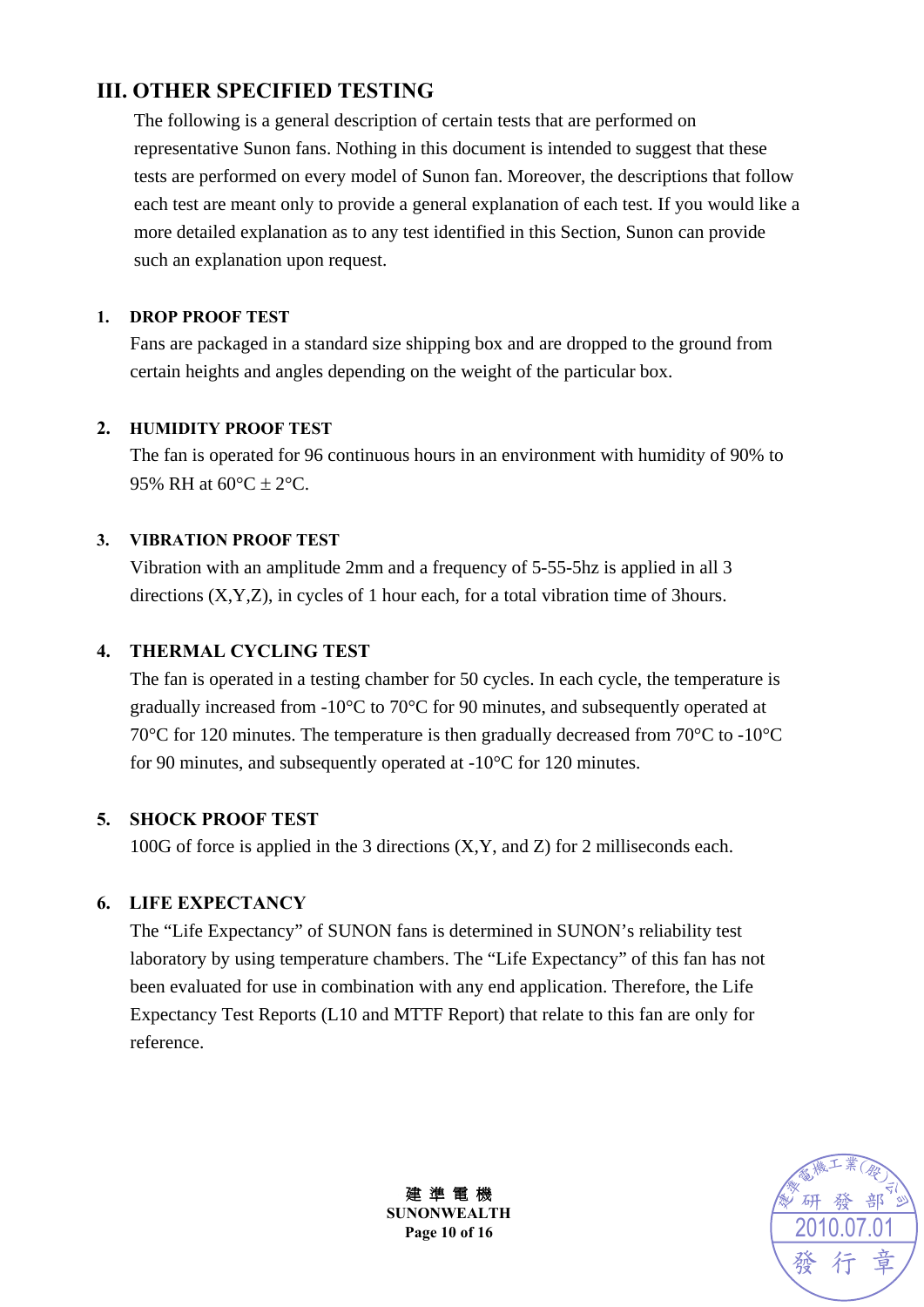## **IV. CHARACTERISTIC DEFINITION**

The following is a general description of certain tests that are performed on representative Sunon fans in order to determine the specifications of the fan**.** Nothing in this document is intended to suggest that these tests are performed on every model of Sunon fan. Moreover, the descriptions that follow each test are meant only to provide a general explanation of each test. If you would like a more detailed explanation as to any test identified in this Section, Sunon can provide such an explanation upon request.

#### **1. ACOUSTICAL NOISE**

Measured in a semi-anechoic chamber with background noise level below 15dB(A).

![](_page_10_Figure_4.jpeg)

#### 1 METER FROM MICROPHONE TO FAN INTAKE

The fan is running in free air under shaft horizontal condition with the microphone at distance of one meter from the fan intake.

#### **2. INPUT POWER**

Measured after continuous 10 minute operation at rated voltage in clean air ( STATIC PRESSURE=0), and at ambient temperature of 25 degrees C under shaft horizontal condition.

#### **3. RATED CURRENT**

Measured after continuous 10 minute operation at rated voltage in clean air ( STATIC PRESSURE=0), and at ambient temperature of 25 degrees C under shaft horizontal condition.

![](_page_10_Picture_11.jpeg)

建 準 電 機 **SUNONWEALTH Page 11 of 16**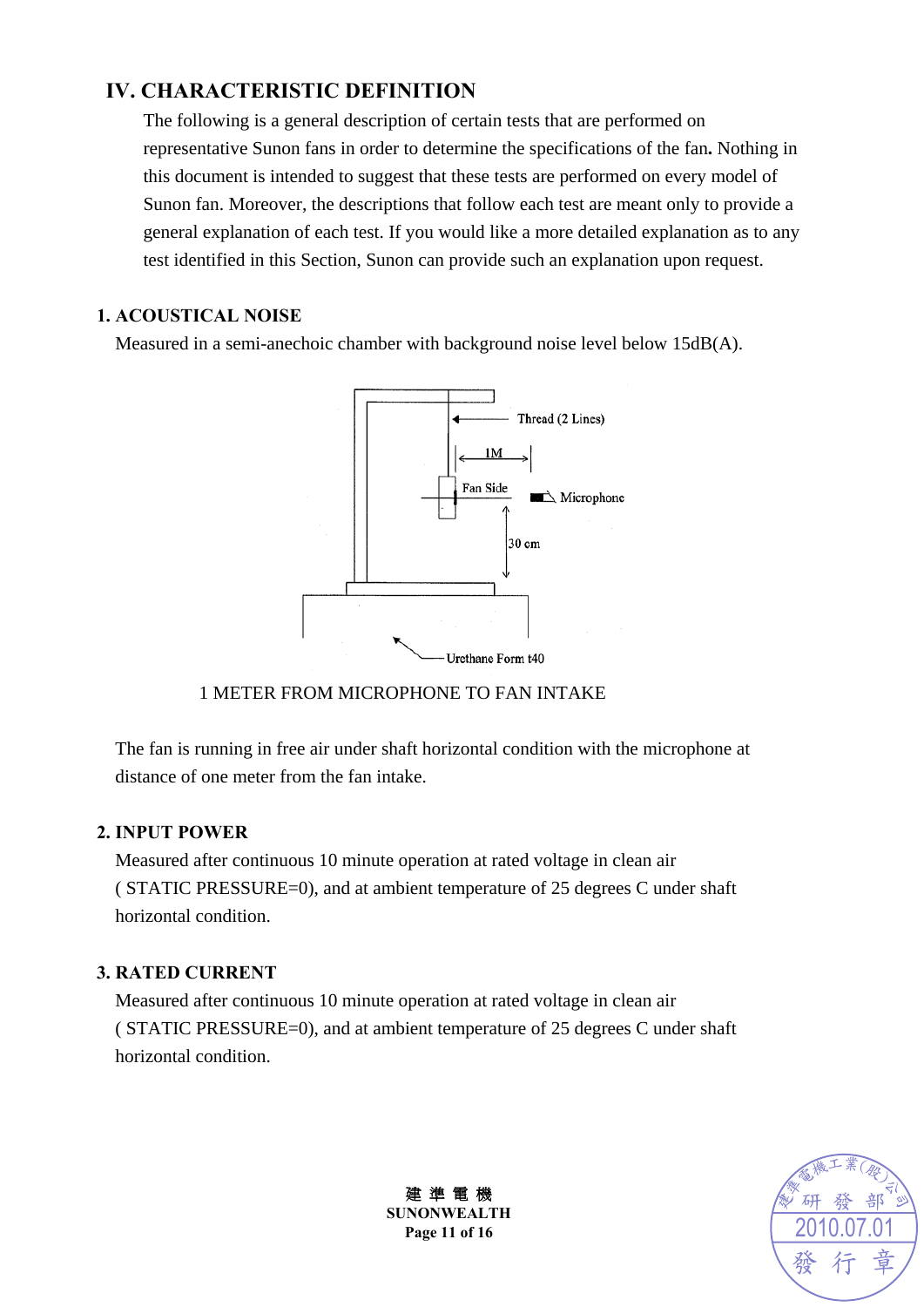#### **4. RATED SPEED**

Measured after continuous 10 minute operation at rated voltage in clean air ( STATIC PRESSURE=0), and at ambient temperature of 25 degrees C under shaft horizontal condition.

#### **5. STARTING VOLTAGE**

Measured the voltage which enables to start the fan in the clean air (static pressure  $= 0$ ) by switching on at the voltage under shaft horizontal condition. It is not at continuously increasing voltage adjustment.

#### **6. LOCKED ROTOR CURRENT**

Measured immediately after the fan blade is locked.

#### **7. AIR FLOW AND STATIC PRESSURE**

The performance specification of air flow and static pressure shown in this specification for approval is measured using the exhaust method. A double chamber is used in accordance with AMCA 210 standard or DIN 24163 specification . The values are recorded when the fan speed has stabilized at rated voltage.

#### **8. INSULATION RESISTANCE**

- 1. PLASTIC HOUSING:
	- (1) Measured between internal stator and lead wire(+).
	- (2) Measured between housing and lead wire $(+)$ .

#### 2. ALUMINIUM HOUSING:

Measured between internal stator and lead wire(+).

#### **9. DIELECTRIC STRENGTH**

Measure between housing and lead wire $(+)$ .

![](_page_11_Picture_16.jpeg)

建 準 電 機 **SUNONWEALTH Page 12 of 16**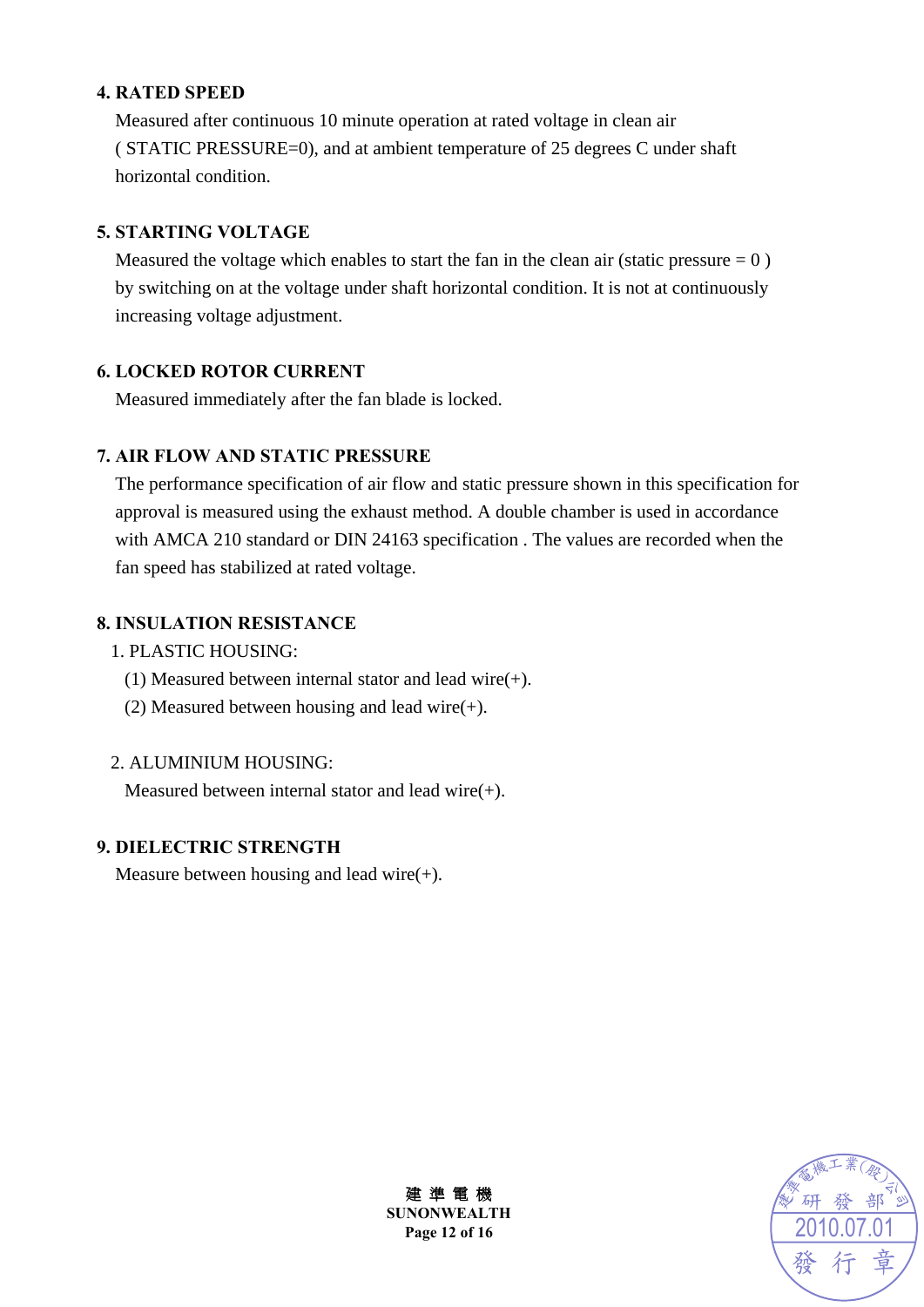# **V. NOTE**

# Ⅰ**.SAFETY**

- 1. DO NOT use or operate this fan in excess of the limitations set forth in this specification. SUNON is not be responsible for the non-performance of this fan and/or any damages resulting from its use, if it is not used or operated in accordance with the specifications.
- 2. SUNON recommends adding a protection circuit to the product or application in which this fan is installed, such as a thermo-fuse, or current-fuse or thermo-protector. The failure to use such a device may result in smoke, fire, electric shock by insulation degradation in cases of motor lead short circuit, overload, or over voltage, and/or other failure.
- 3. SUNON recommends installing a protection device to the product or application in which this fan is installed if there is a possibility of reverse-connection between VDC (+) and GND (-). The failure to install such a device may result in smoke, fire, and/or destruction, although these conditions may not manifest immediately.
- 4. This fan must be installed and used in compliance with all applicable safety standards and regulations.
- 5. Use proper care when handling and/or installing this fan. Improper handling or installation of this fan may cause damage that could result in unsafe conditions.
- 6. Use proper care during installation and/or wiring. Failure to use proper care may cause damage to certain components of the fan including, but not limited to, the coil and lead wires, which could result in smoke and/or fire.
- 7. DO NOT use power or ground PWM to control the fan speed. If the fan speed needs to be adjusted, please contact Sunon to customize the product design for your application.
- 8. For critical or extreme environments, including non stop operation, please contact Sunon and we will gladly provide assistance with your product selection to ensure an appropriate cooling product for your application.

![](_page_12_Picture_10.jpeg)

建 準 電 機 **SUNONWEALTH Page 13 of 16**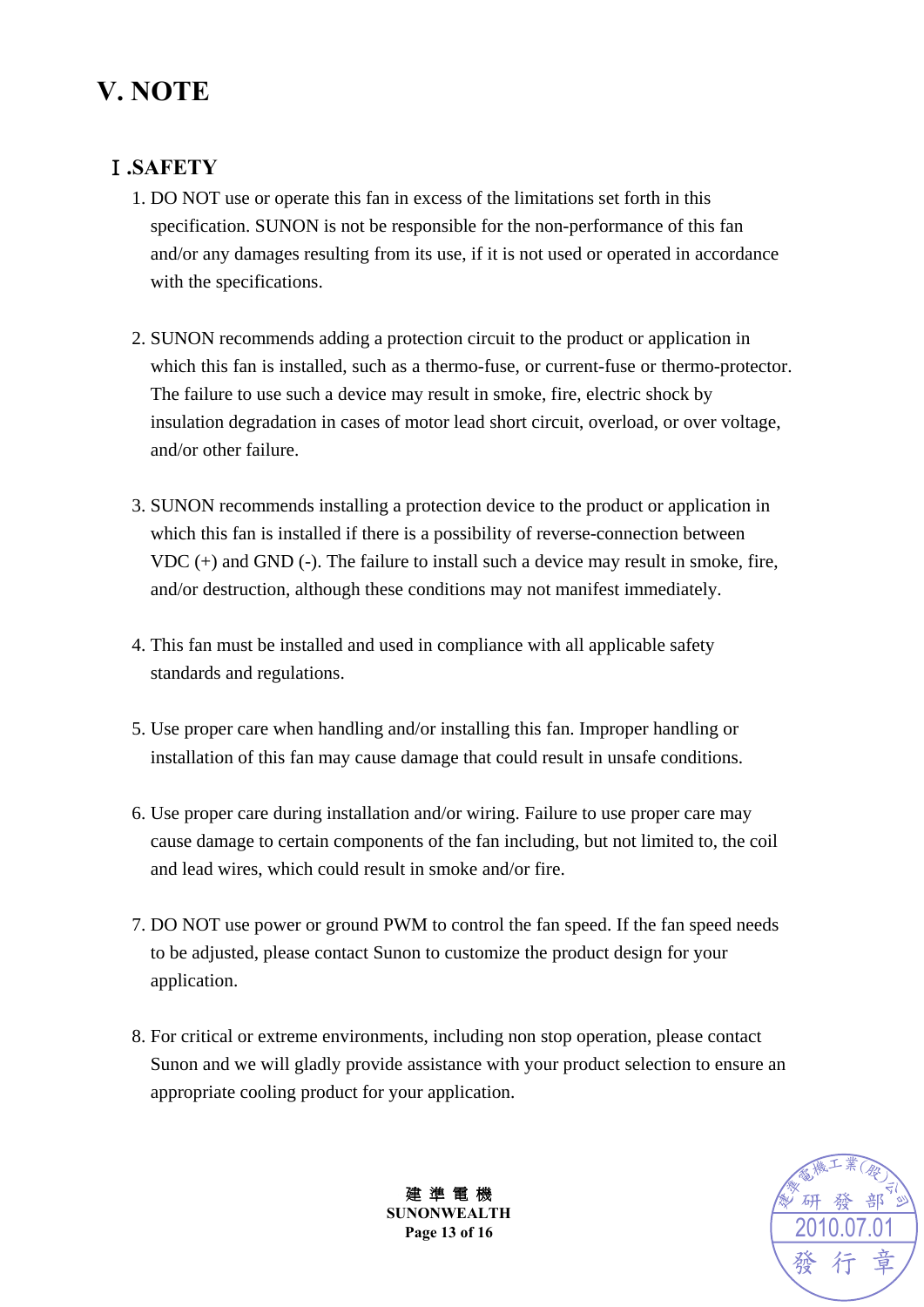# **II. SPECIFICATION MODIFICATION**

- 1. SUNON offers engineering assistance on fan installation and cooling system design.
- 2. All changes, modifications and/or revisions to the specifications, if any, are incorporated in the attached specifications.
- 3. No changes, modifications and/or revisions to these specifications are effective absent agreement, by both Sunon and the customer, in writing.
- 4. This fan will be shipped in accordance with the attached specification unless SUNON and the customer have agreed otherwise, in writing, as specficied in Paragraph 3, above.

### **III. OTHER**

- 1. When building your device, please examine thoroughly any variation of EMC, temperature rise, life data, quality, etc. of this product by shock/drop/vibration testing, etc. If there are any problems or accidents in connection with this product, it should be mutually discussed and examined.
- 2. Use proper care when handling this fan. Components such as fan holders or bearings may be damaged, if touched with fingers or other objects. Additionally, static electricity (ESD) may damage the internal circuits of the fan.
- 3. DO NOT operate this fan in proximity to hazardous materials such as organic silicon, cyanogens, formalin, phenol, or corrosive gas environments including, but not limited to,  $H_2S$ ,  $SO_2$ ,  $NO_2$ , or  $Cl_2$ .
- 4. SUNON recommends that you protect this fan from exposure to outside elements such as dust, condensation, humidity or insects. Exposure of this fan to outside elements such as dust, condensation, humidity or insects may affect its performance and may cause safety hazards. SUNON does not warrant against damage to the product caused by outside elements.
- 5. This fan must be installed properly and securely. Improper mounting may cause harsh resonance, vibration, and noise.

![](_page_13_Picture_11.jpeg)

建 準 電 機 **SUNONWEALTH Page 14 of 16**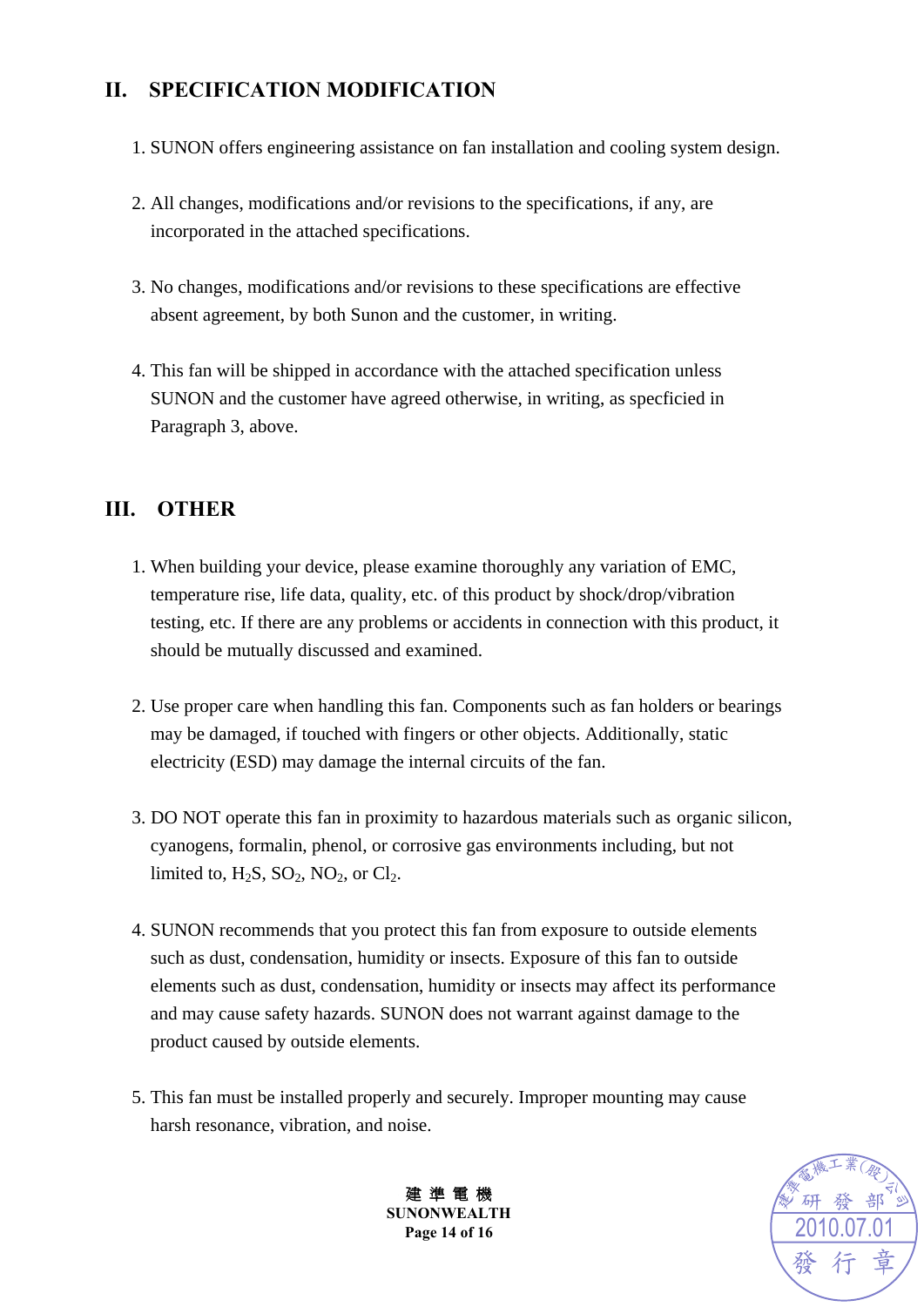- 6. Fan guards may prevent injury during handling or installation of the fan and are available for sale with this fan.
- 7. Unless otherwise noted, all testing of this fan is conducted at 25°C ambient temperature and sixty-five percent (65%) relative humidity.
- 8. DO NOT store this fan in an environment with high humidity. This fan must be stored in accordance with the attached specifications regarding storage temperature. If this fan is stored for more than 6 months, SUNON recommends functional testing before using.
- 9. SUNON reserves the right to use components from multiple sources at its discretion. The use of components from other sources will not affect the specfications as described herein.
- 10. The "Life Expectancy" of this fan has not been evaluated for use in combination with any end application. Therefore, the Life Expectancy Test Reports (L10 and MTTF Report) that relate to this fan are only for reference.

#### **VI. WARRANTY**

This fan is warranted against all defects which are proved to be fault in our workmanship and material for one year from the date of our delivery. The sole responsibility under the warranty shall be limited to the repair of the fan or the replacement thereof, at SUNON's sole discretion. SUNON will not be responsible for the failures of its fans due to improper handing, misuse or the failure to follow specifications or instructions for use. In the event of warranty claim, the customer shall immediately notify SUNON for verification. SUNON will not be responsible for any consequential damage to the customer's equipment as a result of any fans proven to be defective.

![](_page_14_Picture_7.jpeg)

建 準 電 機 **SUNONWEALTH Page 15 of 16**